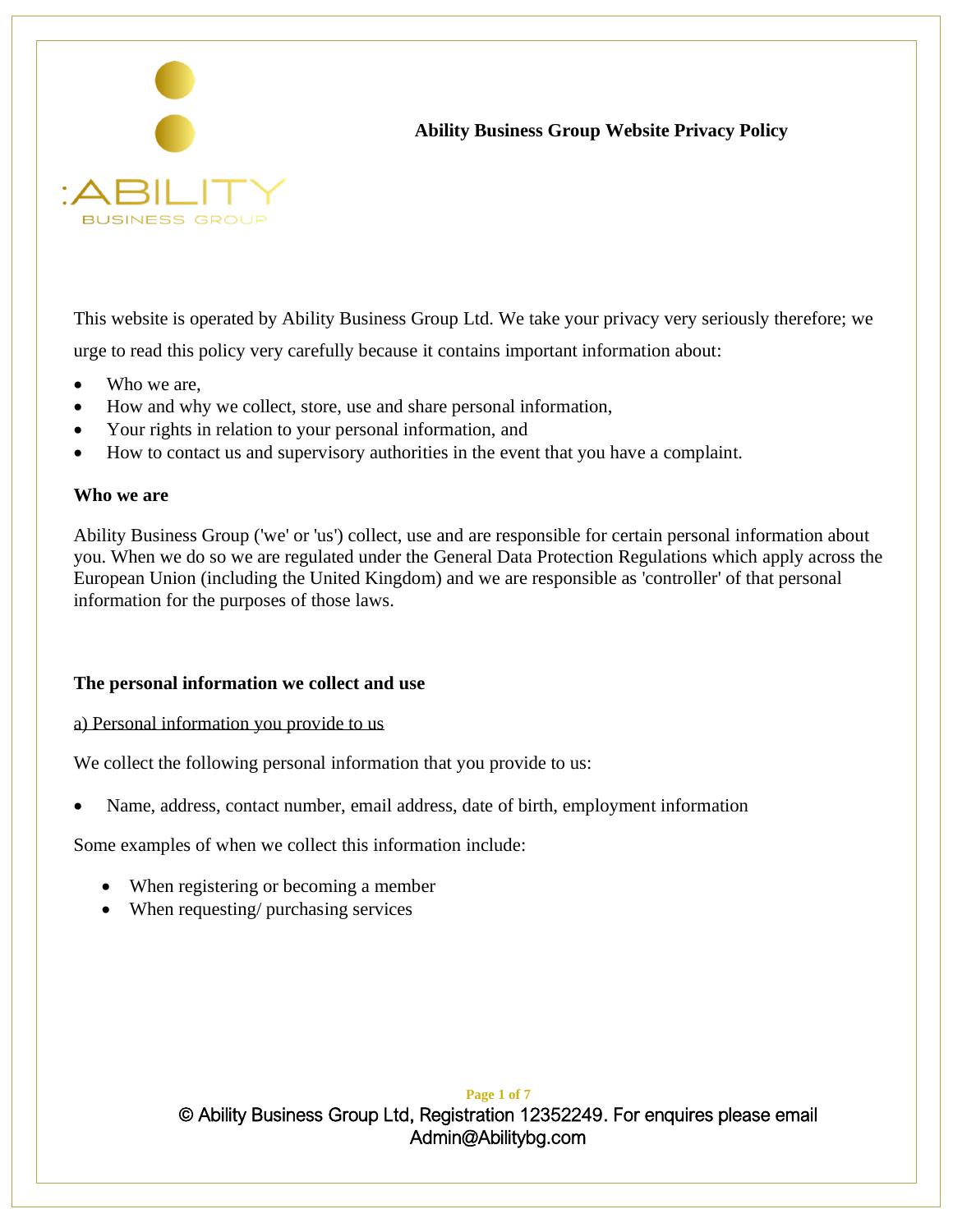

### b) Personal information you provide about third parties

If you give us information about another person, you confirm that the other person has appointed you to act on their behalf and agreed that you:

- Shall consent on their behalf to the processing of their personal data
- Shall receive any data protection notices on their behalf; and
- Shall consent on their behalf to the transfer of their personal data abroad.

### c) Monitoring and recording communications

We may monitor communications such as coaching sessions, emails and telephone calls for the following purposes:

- Quality Assurance
- **Supervision**
- **Training**

## d) Cookies and similar technologies

A cookie is a small text file which is placed onto your computer or electronic device when you access our website. Similar technologies include web beacons, action tags, local shared objects ('flash cookies') and single-pixel gifs. Such technologies can be used to track users' actions and activities, and to store information about them. We use these cookies and/or similar technologies on this website.

For example, we may use cookies to monitor and/or collect the following information:

- Visitor Metrics.
- **Location Details**

This information helps us to build a profile of our users. Some information may be aggregated or statistical, meaning we will not be able to identify you individually.

### **Page 2 of 7**

© Ability Business Group Ltd, Registration 12352249. For enquires please email [Admin@Abilitybg.com](mailto:Admin@Abilitybg.com) 

ı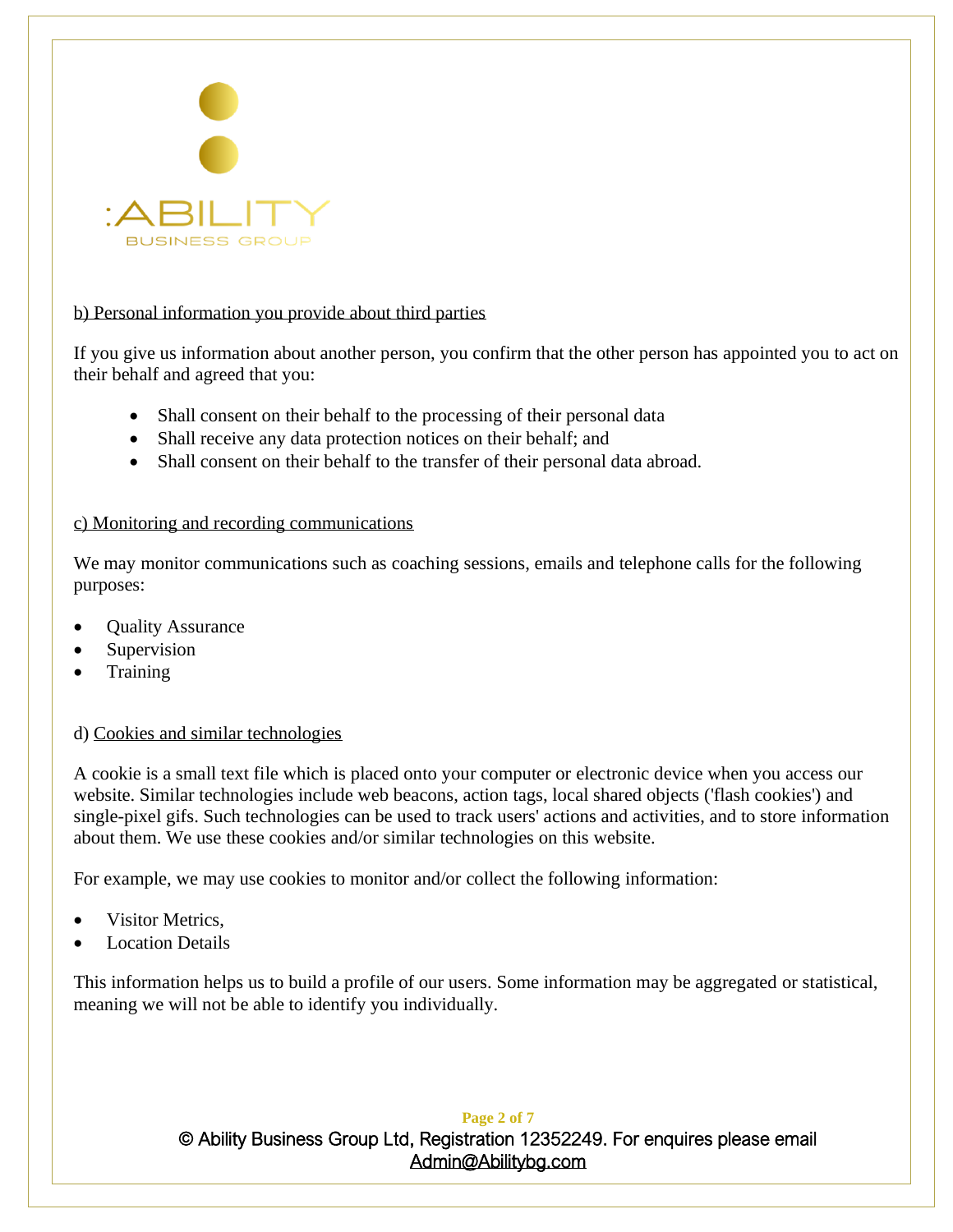

On the first occasion that you use our site we will ask whether you consent to our use of cookies. If you do not, cookies will not be used. Thereafter you can opt-out of using cookies at any time or you can set your browser not to accept cookies and the websites below tell you how to remove cookies from your browser. However, some of our website features may not function as a result.

For further information on our use of cookies, please see our Website cookie policy.

For further information on cookies generally visit www.aboutcookies.org or www.allaboutcookies.org.

### **How we use your personal information**

We collect information about our users for the following purposes:

- Client Account Management
- **Client Metrics**
- Visitor metrics

### **Who your information may be shared with**

We may share your information with:

- Law enforcement agencies in connection with any investigation to help prevent unlawful activity
- We will not share your personal information with any other 3rd parties.

### **Marketing**

We would like to send you information about products, services, offers, competitions and our business which may be of interest to you. Such information could be sent by post, email, telephone, text message or automated call.

We will ask whether you would like us to send you marketing messages on the first occasion that you provide any relevant contact information (i.e. on purchase, signing up to a newsletter, entering a competition etc).

#### **Page 3 of 7**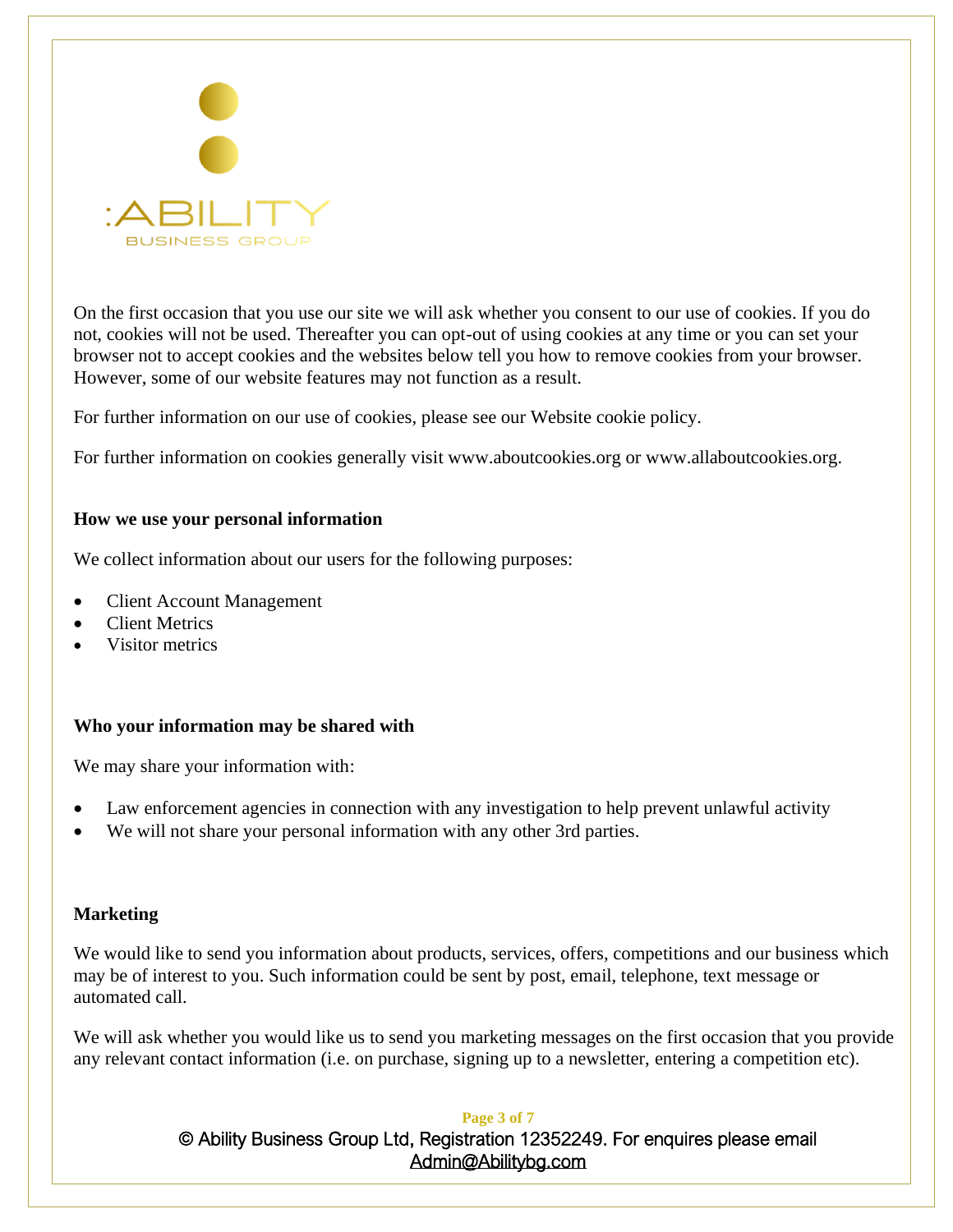

If you do opt in to receive such marketing from us, you can opt out at any time (see 'What rights do you have?' below for further information). If you have queries about how to opt out, or if you are receiving messages you do not want you can contact us on the details provided below.

### **Whether personal information has to be provided by you, and if so why**

The provision of the following information is required from you:

- Name
- Address
- Contact Number
- Email Address

This is to enable us to do the following:

- To provide receipt and invoices for services provided
- To offer and provide follow up services
- Maintain client relationship

We will inform you at the point of collecting information from you, whether you are required to provide the information to us.

## **How long your personal information will be kept**

We will hold your personal information for the following periods:

• For the duration of client membership or client services are provided or until the client requests otherwise. Clients can request withdrawal of information at any time.

These periods are no longer than necessary in each case.

**Page 4 of 7** © Ability Business Group Ltd, Registration 12352249. For enquires please email [Admin@Abilitybg.com](mailto:Admin@Abilitybg.com) 

ı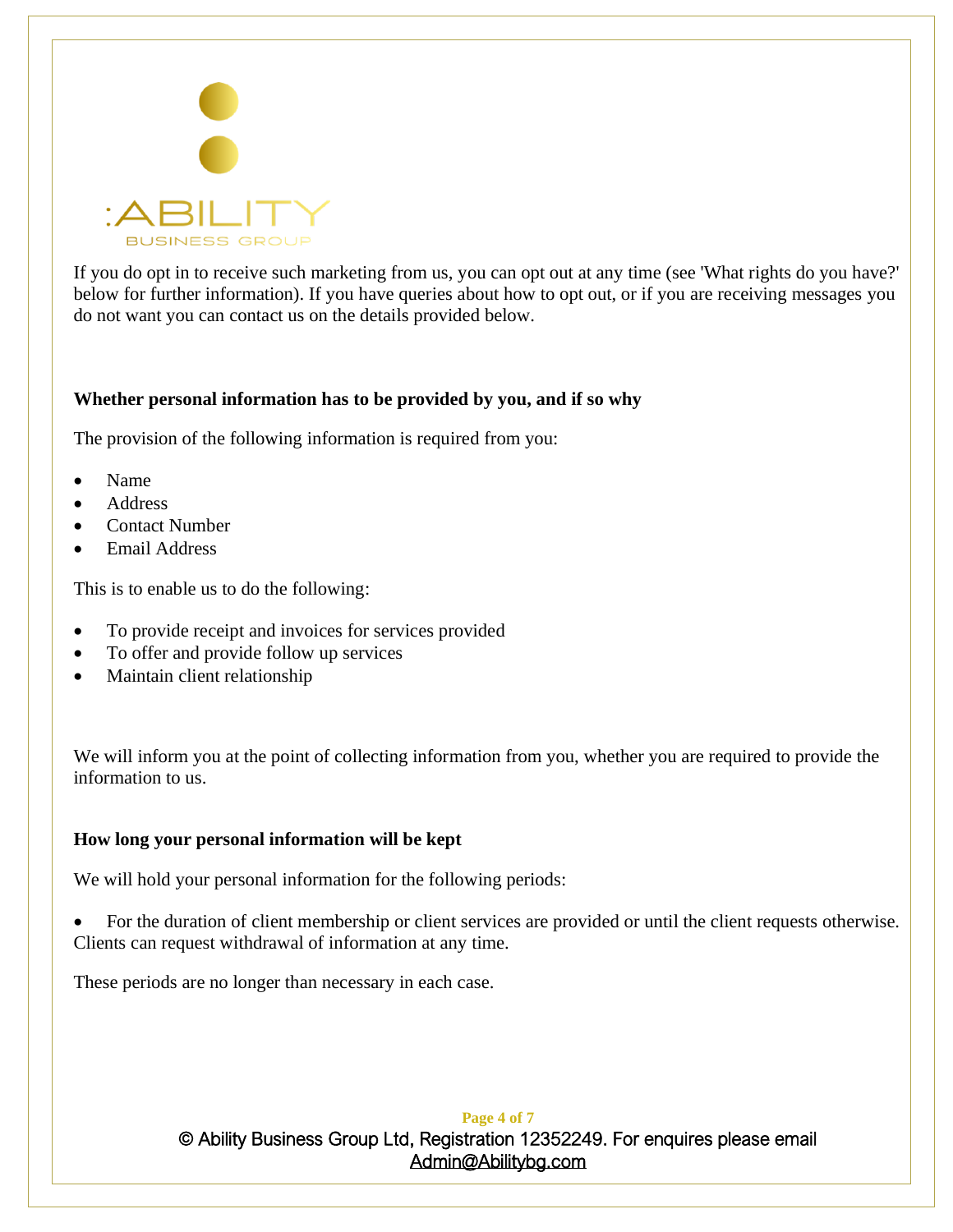

## **Reasons we can collect and use your personal information**

We rely on the following as the lawful basis on which we collect and use your personal information:

- Consent
- **Contract**
- Legitimate Interests

The legitimate interests relied upon are as follows:

The information is used for marketing purposes. The impact on privacy is minimal, and it is necessary to the business

### **Consequence of our use of your personal information**

The consequence to you of our use of your personal information is:

The provision of targeted resources and support according to client information provided

### **Keeping your information secure**

We have appropriate security measures in place to prevent personal information from being accidentally lost or used or accessed in an unauthorised way. We limit access to your personal information to those who have a genuine business need to know it. Those processing your information will do so only in an authorised manner and are subject to a duty of confidentiality.

We will also use technological and organisation measures to keep your information secure.

We also have procedures in place to deal with any suspected data security breach. We will notify you and any applicable regulator of a suspected data security breach where we are legally required to do so.

Indeed, while we will use all reasonable efforts to secure your personal data, in using the site you acknowledge that the use of the internet is not entirely secure and for this reason we cannot guarantee the security or integrity of any personal data that are transferred from you or to you via the internet. If you have any particular concerns about your information, please contact us using the details below.

#### **Page 5 of 7**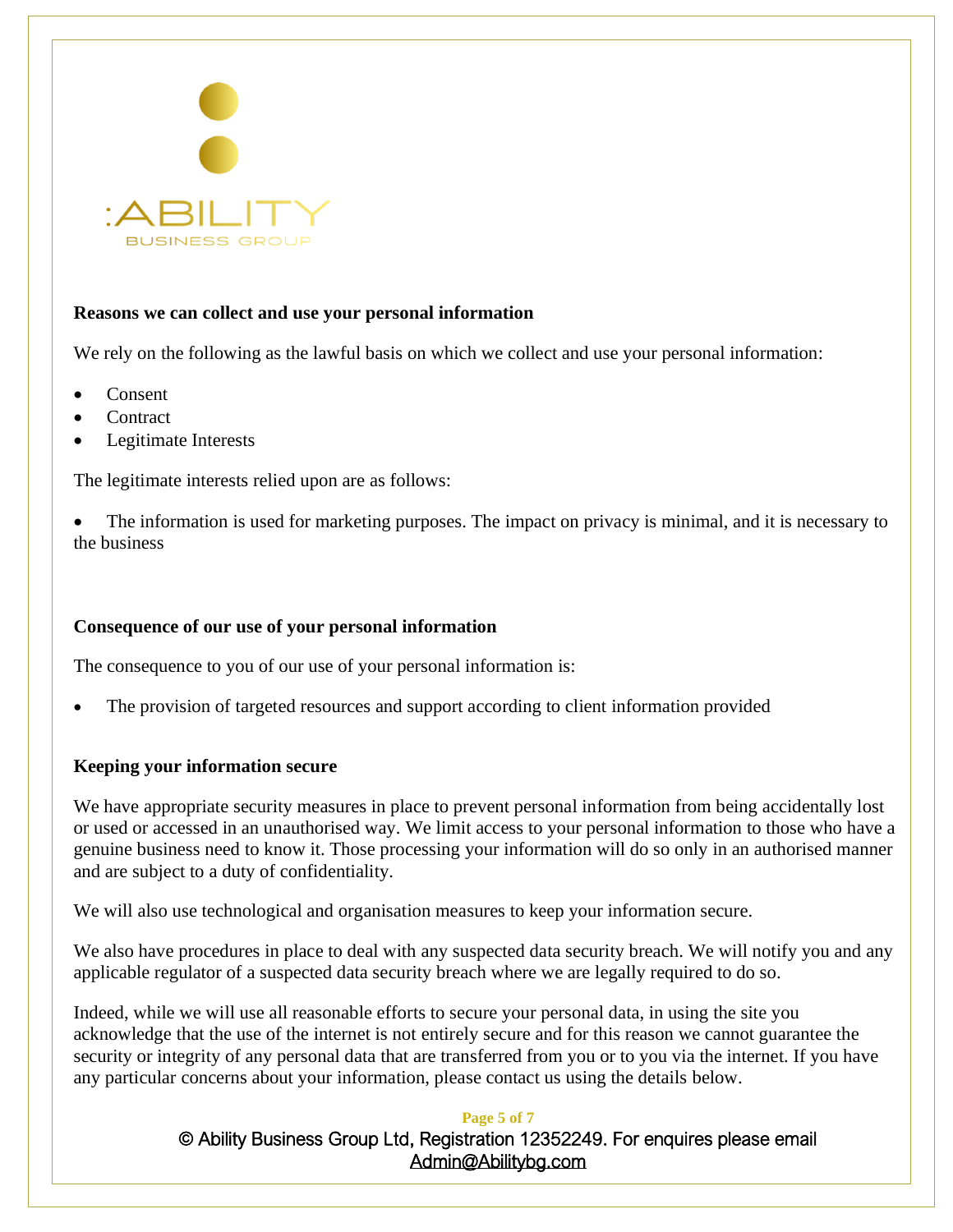

# **Transfers of your information out of the EEA**

We will not transfer your personal information outside of the EEA at any time.

## **Children and the validity of consent**

Where we obtain consent from any user, we will take reasonable steps to ascertain whether the user is over 13 years of age and whether the child is sufficiently informed to give valid consent. If the user is not, parental consent will be required to provide consent for the processing of any personal information.

### **What rights do you have?**

Under the General Data Protection Regulation, you have a number of important rights free of charge. In summary, those include rights to:

- Fair processing of information and transparency over how we use your use personal information
- Access to your personal information and to certain other supplementary information that this Privacy Notice is already designed to address
- Require us to correct any mistakes in your information which we hold
- Require the erasure of personal information concerning you in certain situations
- Receive the personal information concerning you which you have provided to us, in a structured, commonly used and machine-readable format and have the right to transmit those data to a third party in certain situations
- Object at any time to processing of personal information concerning you for direct marketing
- Object to decisions being taken by automated means which produce legal effects concerning you or similarly significantly affect you
- Object in certain other situations to our continued processing of your personal information
- Otherwise restrict our processing of your personal information in certain circumstances
- Claim compensation for damages caused by our breach of any data protection laws

For further information on each of those rights, including the circumstances in which they apply, see the Guidance from the UK Information Commissioner's Office (ICO) on individual's rights under the General

#### **Page 6 of 7**